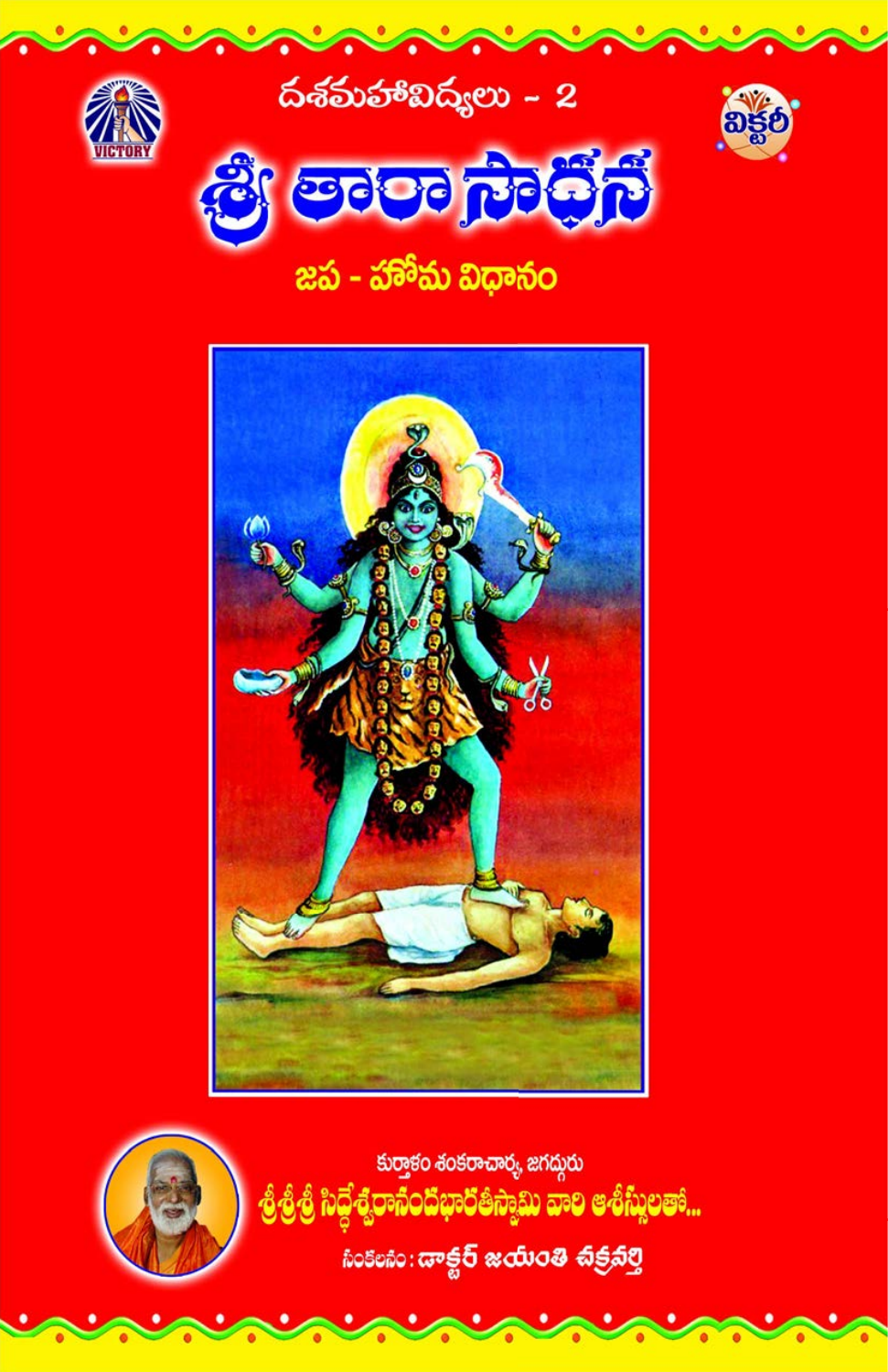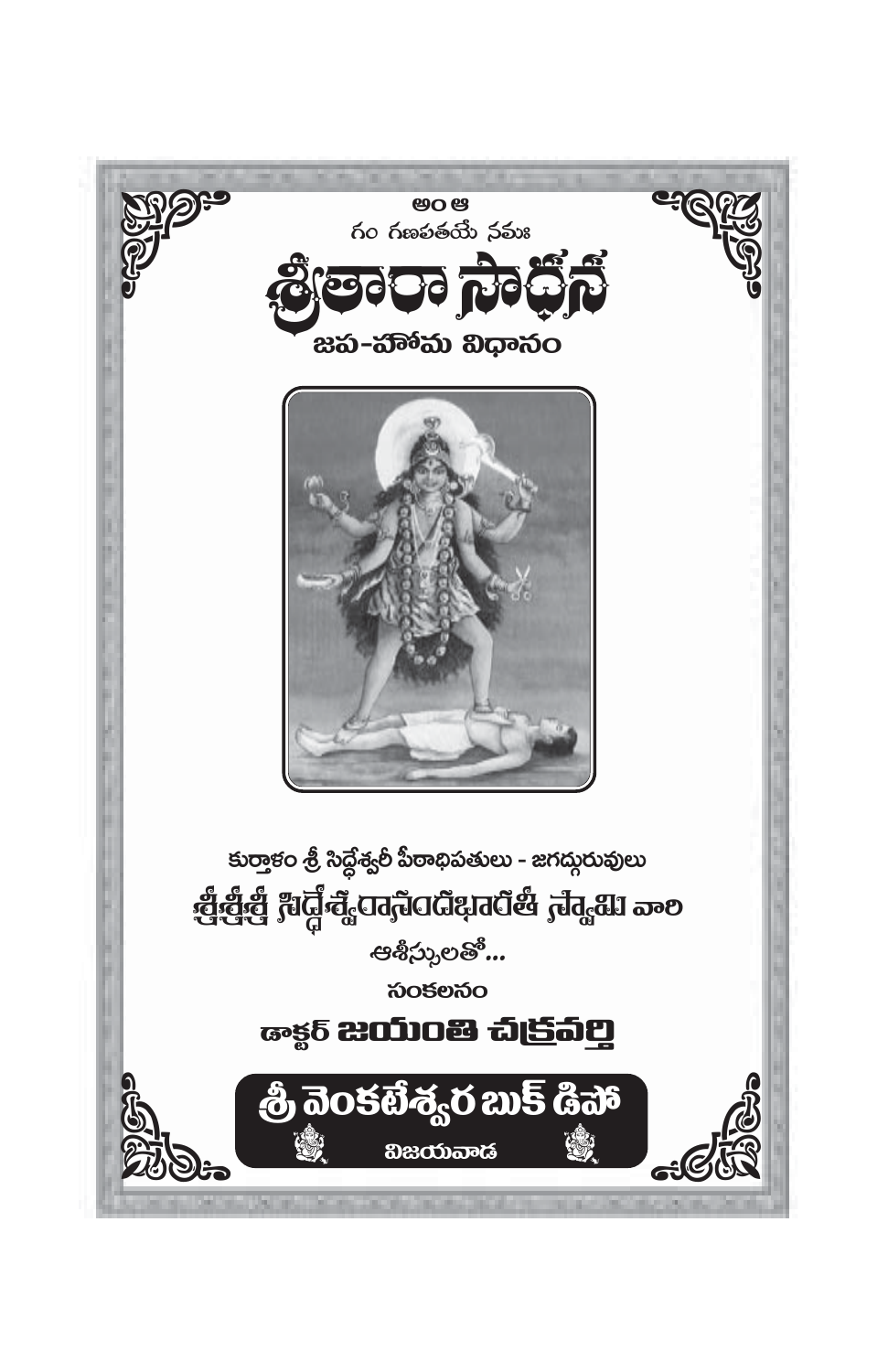**.ప్రీతారా సాదన** జప-హాామ విదానం

సంకలనం:

#### යෘඡූරි සරාංෂ ස්පු්කිව

విజయవాడ. సెల్ : 9390 526272

### බ**e**: හං. 50/-

డి.టి.పి. :

సుధాప్రింటింగ్ వర్,

ವಿಜಯವಾದೆ. 0866-6626233

ముఖచిత్రం :

 $2\delta \rightarrow 5$ 

ప్రథమ ముద్రణ : 2012

 $\Delta$ చురణ:

<u> శ్రీ</u> వెంకటేశ<sub>్</sub>ర బుక్ డిపా్

30-17-3ఎ, వారణాసి వారి వీధి, విజయవాద -2. Ph: 2444156

Sole Distributors

#### **SAI VENKATESWARA BOOK DEPOT**

# 26-27-77. Opp. Bata Showroom Gandhinagar, VIJAYAWADA - 520003. Ph: (0866) 2570192

#### **SAI VENKATESWARA BOOK DEPOT**

Plot No.3, 103, #2-4-1085, Sai Lakshmi Niketan, Opp. St. Of Rama Krishna Hospital, Kachiguda, NimboliAdda, Hyderabad - 27. Ph: (040) 65528228, Fax. 24745257, Cell: 9346771314.

We have made many efforts to present this book without errors. But some errors might have crept in. We do not take any legal responsibility for such errors and ominissions. If you bring them to our notice we shall correct them in our next edition All disputes are subject to Vijayawada Jurisdiction only.

అన్ని (పముఖ పుస్తకాల షాపులలో మరియు లబించును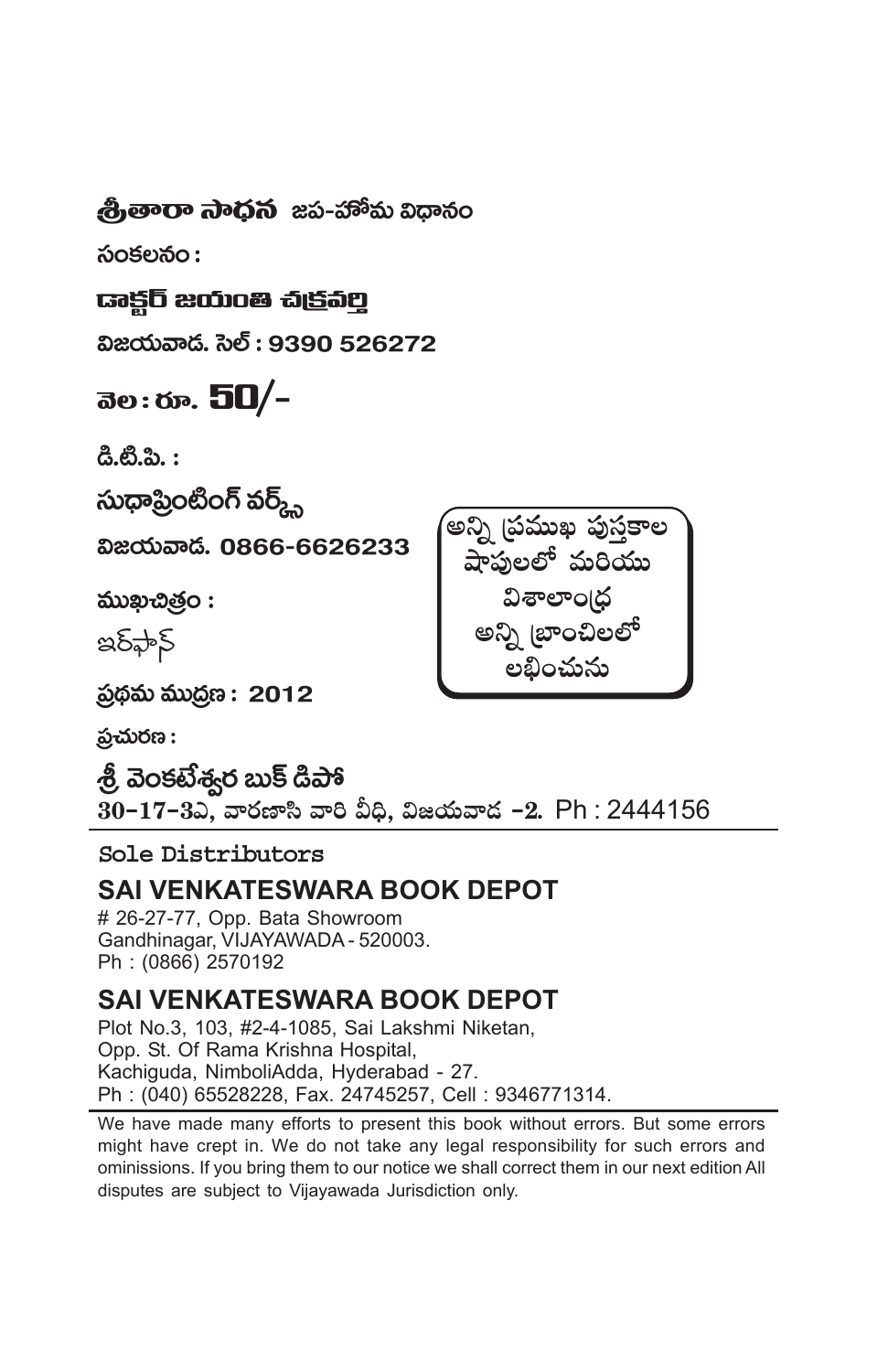

**His Holiness - Jagadguru** 

#### SRI SIDDESWARANANDA BHARATI SWAMY

#### Siddeswari Peetadipati - Curtallam

Mounaswamy Mutt, Curtallam - 627 802 (Via Tenkasi), Thirunelveli (Dt). TAMILANADU.  $Ph: 04633 - 222707$ 



Camp Office: B1-C40, Kaallpeetam Street, 4th Line, Ravindra Nagar, **GUNTUR - 522 006.** Andhra Pradesh Ph: 0863-2231625, 2256666

#### ఆశీర్యాధ శ్రీముఖం

శ్రీ, జయంతి చ(కవర్తి సారస్వత రంగంలో, మంత్రసాధన మార్గంలో చిరకాలంగా నిష్ఠతో కృషి చేసున్న తరుణుడు. ఇప్పడితడు తలపెట్టిన పని సామాన్యమైనది కాదు. దశమహావిద్యలకు ఒక్కొక్కదానికి ఒక్కో పుస్తకం తయారు చేయమంటే చాలా (శమతో కూడిన పని. అయినా పట్టుదల గలవాడు గనుక సాధించగలడని భావిస్తున్నాను.

ఇతను సంకలనం చేసిన రెండవ గ్రంథం శ్రీతారాదేవి మీద. ఈ విద్యల మీద ఇటీవలనే తెలుగులో (గంథాలు వస్తున్నవి. ఎన్నో పుస్తకాలు చదివి ఎంతో విషయసేకరణ చేసి వీలైనంత వరకు సమ్మగంగా, సంపూర్ణంగా నిర్మించాలని (పయత్నం ఇందులో స్పష్టంగా కనిపిస్తున్నది. , త్రీతారా మంత్రములలోని వైవిధ్యము, పూజాహోమ విధానములు విశదంగా ఉన్నవి. దీనిలో ఇచ్చిన హోమ[పక్రియ అందరు దేవతలకూ ఉపయోగిస్తుంది. ఉపాసకులకు ఉపయోగించే మంచి గ్రంథం రచించినందుకు రచయితను అభినందిస్తూ అభీష్టసిద్ది లభించాలని ఆశీర్వదిస్తున్నాను.

నారాయణ స్మరణతో... of world weddy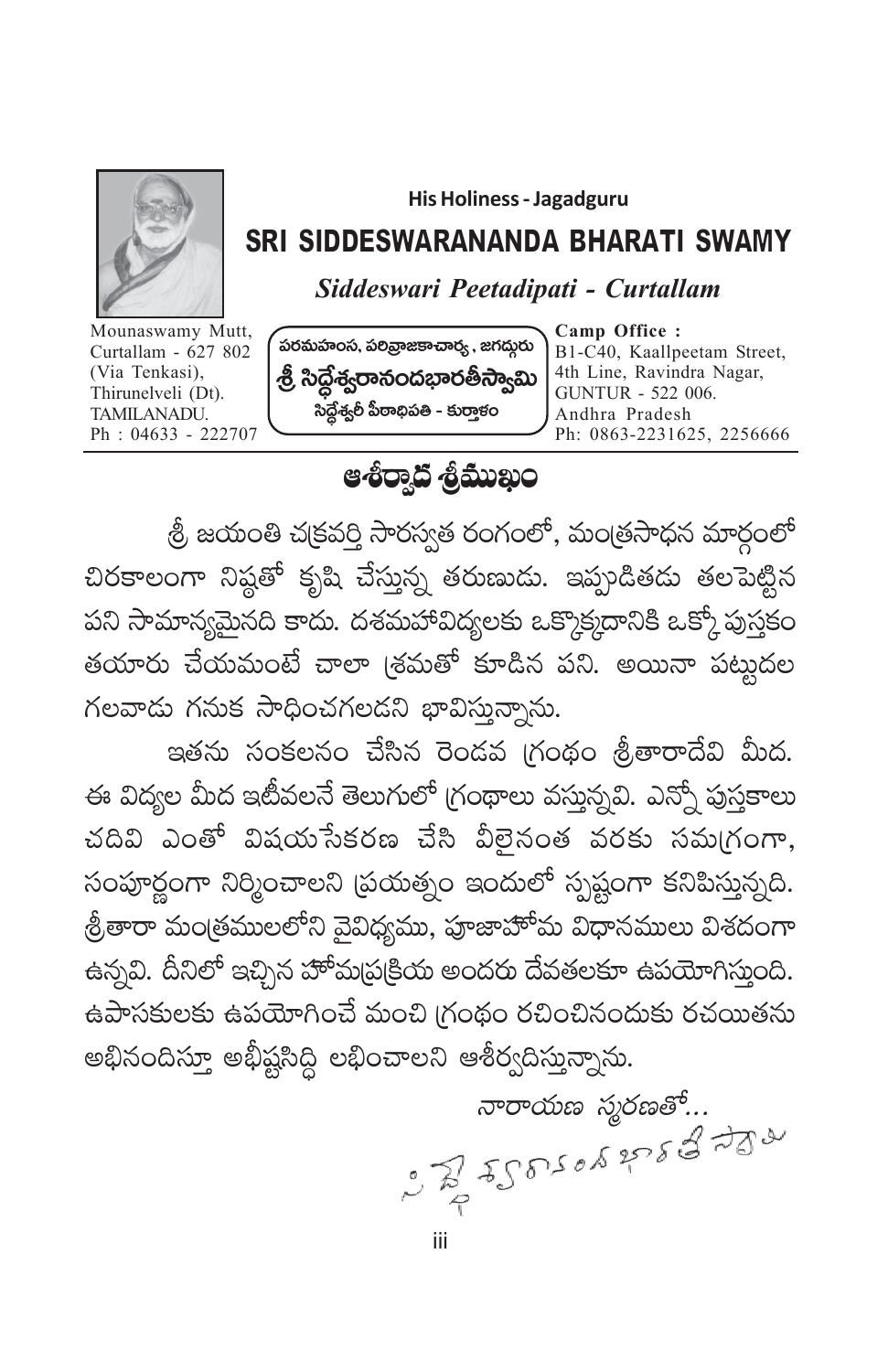కృతజ్ఞతలు

మా గురువర్యులు–మంత్రశాస్త్ర మహోదధి,జగద్గురు **శ్రీశ్రీశ్రీ సిద్ధేశ్వరాసంద భారతీస్యామి** వారు దశమహావిద్యలు పేరుతో ఒక గ్రంథాన్ని రచించారు. అలాగే గోరఖ్పూర్ గీతా(పెస్వారు కూడా దశమహావిద్యల గురించిన సమాచారాన్ని సంక్షిప్తంగా వర్ణచిత్రాలతో ముద్రించారు. వీరితో పాటు **కాచురవాలు వెంకట సుబ్బారావు** గారు ఎంతో పరిశోధన చేసి శ్రీదశమహావిద్యలు అనే బృహద్గంథాన్ని రచించగా, **దేవరకాండ శేషగిలరావు** గారు కూడా దశమహావిద్యల మీద మరొక గ్రంథాన్ని అందించారు. వీరందరికీ ముందుగా కృతజ్ఞతాభివందనాలు తెలియజేసుకుంటున్నాను.

అలాగే ఈ గ్రంథాల (పచురణకు ముందుకువచ్చిన ఆస్తిక వరులు సాహిత్యాభిమానులు **శ్రీ ఇమ్కడిశెట్టి రామ్కుమార్** గారికి హృదయపూర్వక అభివాదాలు తెలియజేస్తున్నాను.

ఈ గ్రంథ ప్రచురణకు ప్రోత్సహించిన మిత్రులు విశ్వమాత ఛారిటబుల్ ట్రస్ట్ ఛైర్మన్ <mark>శ్రీ నిడుమోలు రమాసత్యనారాయణ గారికి,</mark> మిత్రులు దాక్టర్ సత్రీ, త్రీ వేదాంతం సార్వభౌమ త్రీ వలివేటి శివరామకృష్ణ, త్రీ తల్లాద్రగడ రవికుమార్ గారికి, ఈ గ్రంథంలోని చిత్రాల విషయంలో సహకరించిన <mark>శ్రీజూపూడి కాశీవిశ్వేశ్వర శర్మ</mark> గారికి అభినందనలు.

## త్రీ స్యయంసిద్ధకాళీపీఠం చిరునామా

#### శ్రీ స్వయంసిద్ధకాళీపీఠం

బి. 1, సి. 40, 4వలైను,

శ్రీ సిద్ధేశ్వరాసంద భారతీస్యామివాలి

వ్యక్తిగత సహాయకులు

కాళీపీఠంరోడ్, రవీంద్రనగర్

ಕ್ಷೆ ಮಾಲ್ಡಿಗಾರು:  $09440208103$ 

కొత్తపట్టాభిపురం. గుంటూరు-522006

ಭ್: 0863-2231625, 2256666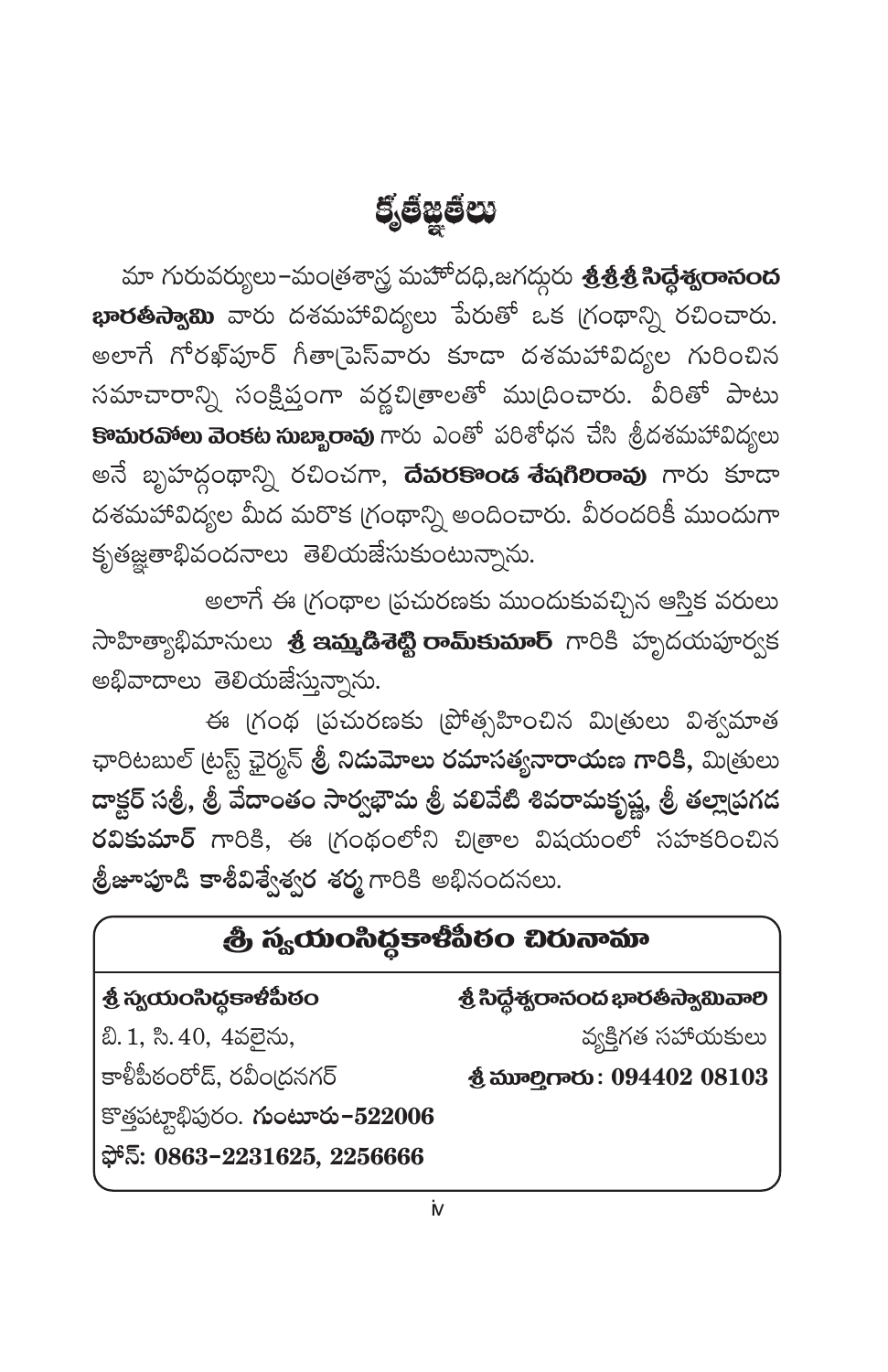

**పూ**జకోటి సమంస్కోతం స్కోతకోటి సమం జపం జపకోటిసమం హోమం హోమకోటి సమం ధ్యానం ధ్యానకోటి సమం లయం అని శాస్త్రవచనం. మనందరికీ పూజలు స్త్రోతాలు చేయటం వచ్చు. ఎంతో కాలంగా ఎందరో భక్తులు తమతమ ఇష్టదైవాలకి శక్యానుసారం పూజలు స్తో[తాలు చేస్తున్నారు. వీటికి తగ్గ ఫలితాలు పొందుతున్నారు. అయితే మంత్రశాస్త్రం, జపహోమాల వల్ల మాత్రమే సాధకులకి దేవతానుగ్రహం త్వరగా లభిస్తుందని చెబుతుంది. అందుకే సాధకులు కేవలం పూజా స్తో(తాలు కాకుండా తమ ఇష్టదేవతల్ని జప–హోమ విధానాల ద్వారా సంతృప్తిపరిచి వారి కటాక్షాన్ని పొందవలసిందిగా మనవి.

ఈ కలియుగంలో అత్యంత శీఝ్రంగా అను(గహానిచ్చేవి దశమహావిద్యలు. ఈ దేవతల మూలమం[తాలను జపహోమ విధానం ద్వారా ఉపాసిస్తే సాధకులు తమ కామ్యాల్ని సులభంగా పొందగలరు.

ఈ దశమహావిద్యలలో ఒక్కొక్కరికి ఒక్కోవిద్యపై అభిమానం ఉంటుంది. అందుకే ఒక్కో మహావిద్యకు సంబంధించి పూర్తి సమాచారాన్ని జపహోమవిధానంతో సహా అందిస్తే సాధకులకి (పయోజనకరంగా ఉంటుందని భావించి మా గురుదేవులు శ్రీ సిద్దేశ్వరానంద భారతీస్వామి వారికి విన్నవించగా వారు ఎంతో దయతో మంచి ఆలోచన వెంటనే <sub>(</sub>పారంభించమని ఆదేశాన్నిచ్చారు.

.<br>త్రీ స్వామివారి ఆదేశం <sub>(</sub>పకారం దశమహావిద్యలు అనే పేరుతో పది దేవతలకు సంబంధించి పది పుస్తకాలు వెలువరించాలని ఒక (పణాళిక రూపొందించుకున్నాను. ఆ (పణాళికలో భాగంగా రెండవ (గంథమైన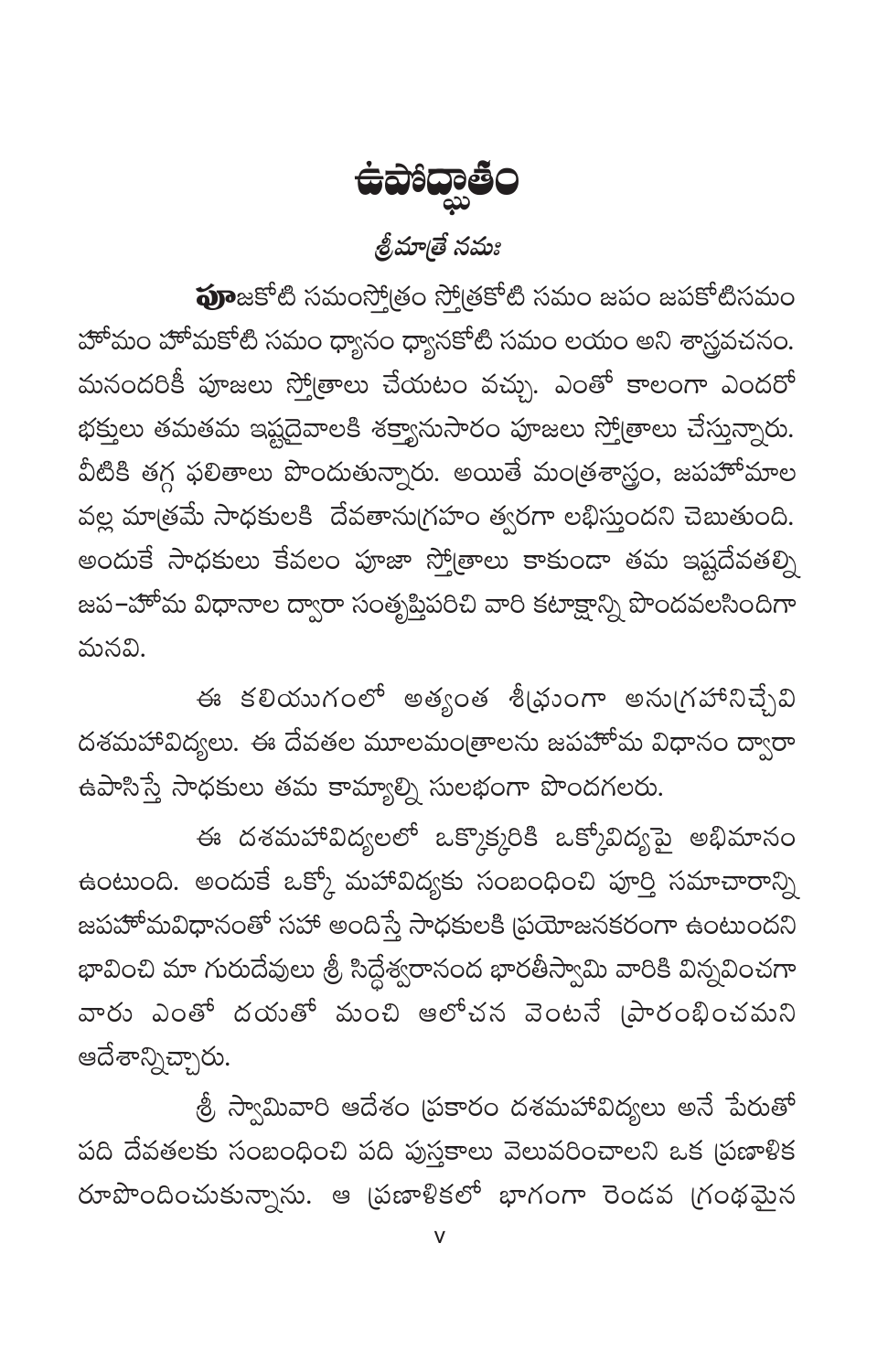<mark>త్రీతారాసాధన అనే ఈ పుస్తకంద్వారా త్రీతారాదేవి గు</mark>రించి, వివిధ రకాలైన తారామం(తాలు గురించి, వాటి సాధనా పద్ధతుల గురించి, శ్రీతారాదేవి అష్కోత్తర, సహ(సనామాలు, కవచ హృదయ స్కోతాలు వివిధ తంత్ర గ్రంధాల సుండి .<br>సేకరించిన సమాచారాన్ని ఒక సంకలనంగా రూపొందించి మీకందిస్తున్నాను.

ఈ సంకలనంలో సాధనకు సంబంధించిన ముఖ్యమైన సమాచారాన్ని వీలైనంత సమగ్రంగా ఇచ్చే (పయత్నం చేసాను. మరిన్ని వివరాలు కావాలనుకునే సాధకులు మంత్రమహార్ణవం, మంత్రమహోదధి, శారదా తిలకం గ్రంథాలను పరిశీలించవచ్చు.

సాధకులు దశమహావిద్యలలోని ఏదేవత మం[తాన్నైనా ఉపదేశం .<br>పొందాలనుకున్నా, వీటి సాధనలో ఏమైనా సందేహాలు, సంశయాలు, కలిగినా మండ్రశాస్త్ర మహోదధి. దశమహావిద్యా సిద్ధపురుషులు అయిన కురా్తకం పీఠాధిపతులు జగద్గురు త్రీత్రీత్రీ సిద్ధేశ్వరానంద భారతీస్వామివారిని స్వయంగా సంప్రదించి తమ సందేహాన్ని నివృత్తిచేసుకోవచ్చు.

మంత్రసాధకులకు తగిన మార్గదర్శకం చేయటంలో శ్రీస్వామివారు అందరికీ సహకరిస్తారు. కనుక సాధకులు ఈ అవకాశాన్ని వినియోగించుకుని మంత్రసిద్దలు కావలిసిందిగా కోరుతూ అందరికీ శ్రీ తారామాత దివ్యానుగ్రం లభించాలని ఆశిసూ...



నమస్మారాలతో....

යං සරාංෂ ස්ලි්කිවූ



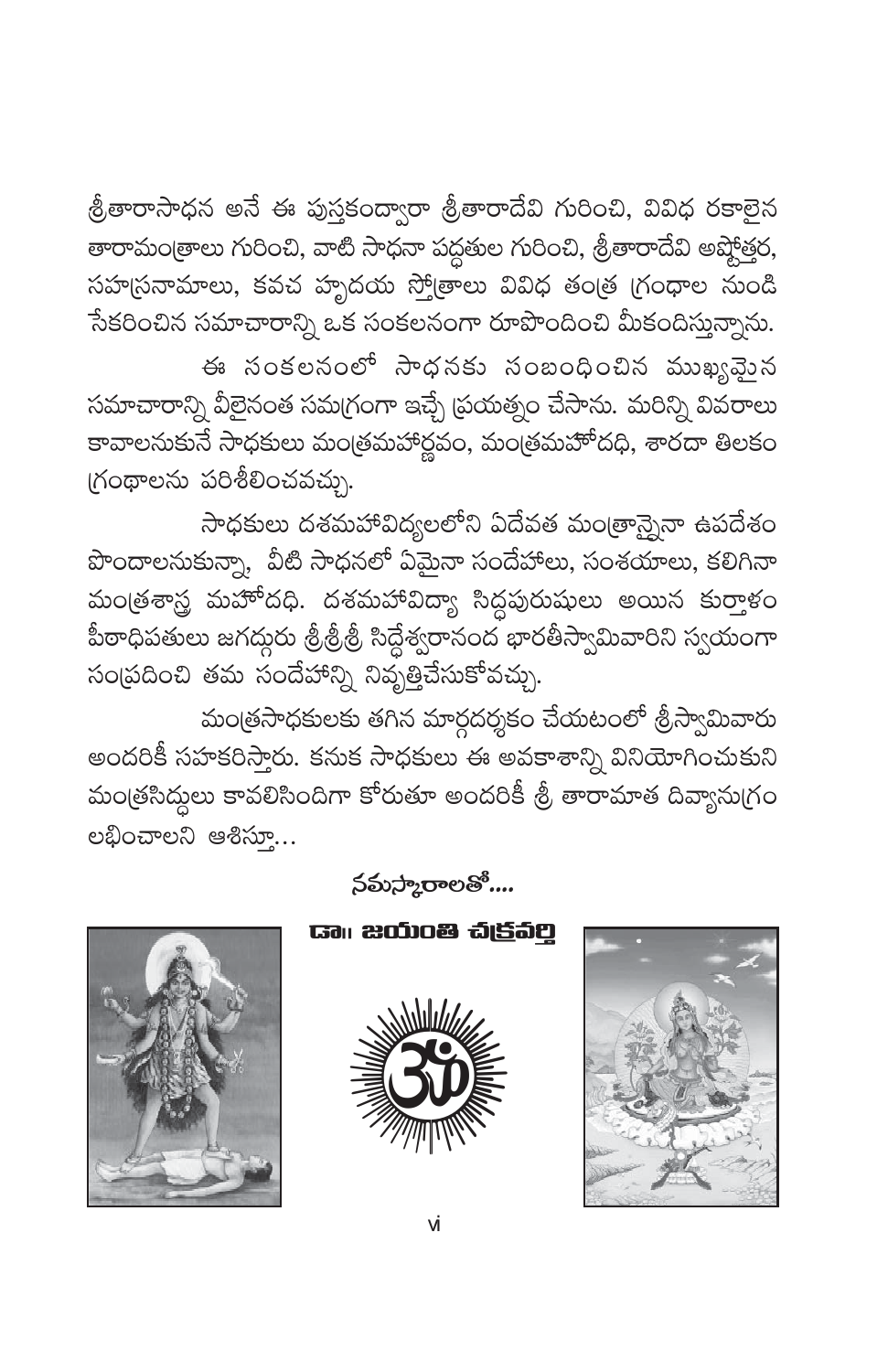

## 

గృ్తష్టి స్థితిలయకారిణి అయిన ఆదిపరాశక్తి లోకాల్ని పాలించటానికి ,<br>శ్రీదుర్గాదేవి, శ్రీలక్ష్మీదేవి, శ్రీసరస్వతీదేవి, శ్రీగాయ(తీదేవి, శ్రీరాధాదేవి అనే ఐదు అవతారాల్ని ధరించిందని, వీటినే పంచ[పకృతి స్వరూపాలంటారని (బహ్మవైవర్త మహాపురాణం చెబుతుంది. అలాగే ఇదే పురాణంలో జగన్మాత ఎన్నో అంశావతారాల్ని కూడా ధరించిందని చెప్పబడగా, శ్రీఆదిశక్తి అవతారాలు ఇంకా ఎన్నో వున్నట్లుగా వివిధ పురాణాలు పేర్కొంటున్నాయి. ఇలా జగన్మాత ధరించిన అన్ని రూపాల్లో "దశమహావిద్యలు" అనే పది రూపాలు ఎంతో విభిన్నమైనవిగా, విశిష్ఠమైనవిగా లోకంలో (పసిద్దిపొందాయి. ఆసేతుశీతాచలం ఎందరో తంత్ర సాధకులు, దక్షిణాచార, వామాచార పద్ధతుల్లో తమతమ సం[పదాయం [పకారం ఈ దశమహావిద్యల్ని ఉపాసిస్తూ ఆ దేవతల అను[గహాన్ని పొందుతున్నారు. ఇంతటి (పఖ్యాతి కలిగిన ఈ దశమహావిద్యలు ఎవరు, ఎలా ఆవిర్భవించారు అన్న విషయాలు గురించి వివిధ పురాణాలు వివిధ ರಕಾಲುಗಾ ವಹನಾಯಿ.

## 

దశమహావిద్యలు ఎవరు? వారి పేర్లు ఏమిటి? అనే విషయం గురించి శాక్తసంగమ తంత్ర గ్రంథం ఇలా చెబుతుంది.

> కాళీ తారా మహావిద్యా షోడశీ భువనేశ్వరీ । భైరవీ ఛిన్న మస్తా చ విద్యాధూమావతీతధా <mark>॥</mark> బగళా సిద్ధ విద్యా చ మాతంగీ కమలాత్మికా । ఏతాఏవ మహావిద్యాః సిద్ధ విద్యాః (పకీర్తితాః ॥

కాళీ, తార, షోడశీ, భువనేశ్వరీ, భైరవీ, ఛిన్నమస్తా, ధూమావతీ, బగళాముఖీ, మాతంగీ కమలాత్మికా. అనేవి దశమహావిద్యల నామాలు.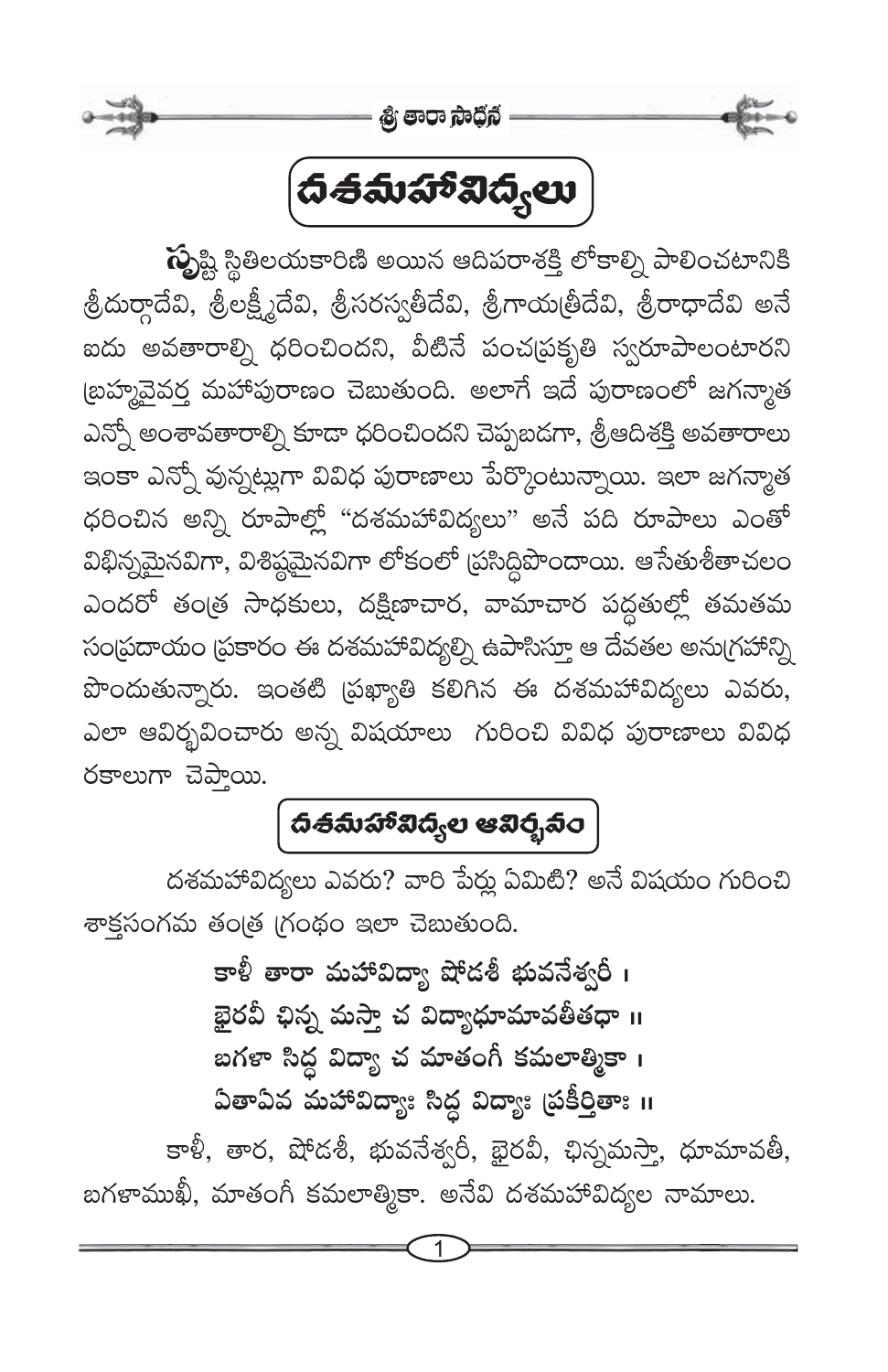

### $\left[\begin{matrix} \frac{\partial}{\partial \theta} & \frac{\partial}{\partial \theta} \frac{\partial}{\partial \phi} & \frac{\partial}{\partial \phi} \frac{\partial}{\partial \phi} & \frac{\partial}{\partial \phi} \frac{\partial}{\partial \phi} & \frac{\partial}{\partial \phi} \frac{\partial}{\partial \phi} & \frac{\partial}{\partial \phi} \frac{\partial}{\partial \phi} & \frac{\partial}{\partial \phi} \frac{\partial}{\partial \phi} & \frac{\partial}{\partial \phi} \frac{\partial}{\partial \phi} & \frac{\partial}{\partial \phi} \frac{\partial}{\partial \phi} & \frac{\partial}{\partial \phi} & \frac{\partial}{\partial \phi} \frac{\partial}{\partial \phi} & \$

ఈ దశమహావిద్యల ఆవిర్భావం గురించి శ్రీ దేవీభాగవతంలో ఒక కథనం ఉంది. పూర్వం దుర్గముడనే రాక్షసుడు అన్నిలోకాల్ని ఆక్రమించి దేవతలందర్నీ స్వర్గంనుంచి తరిమేయగా, ఆ అసురుడి బాధలు భరించలేని దేవతలంతా జగన్మాతను చేరి ఆమెకి తమ కష్టాలన్నీ విన్నవించారు. వార<mark>ి</mark> బాధలు విన్న జగన్మాత శాకాంబరిగా మారి ముందువారి ఆకలి బాధలు తీర్చింది. ఆ తరువాత లోకాల్ని కాపాడాలని దేవతల్ని ఉద్ధరించాలని దుర్గముడితో యుద్దానికి ఉపక్రమించింది. దేవీ దుర్గముల మధ్య భయంకరంగా యుద్ధం కొనసాగుతున్న సమయంలో దేవి శరీరం నుంచి అకస్మాత్తుగా

> కాళికా తారిణీ బాలా త్రిపుర భైరవీ రమా । బగళాచైవ మాతంగీ తథా త<mark>్</mark>రిపుర సుందరీ ॥ కామాక్షీ తులజా దేవీ జంభినీ మోహినీ తధా । భిన్నమస్తా గుహ్యకాళీ దశసాహ్య బాహుకా ॥

కాళీ, తారా, బాలా, త్రిపుర భైరవి, రమా, బగళాముఖి, మాతంగి, త్రిపురసుందరి కామాక్షి, తులజాదేవి, జంభినీ, మోహినీ, ఛిన్నమస్త<mark>్</mark>తి, గుహ్యకాళీ, దశసాహ్మన బాహుకా అని పంచాదశ (15) శక్తులు ఆవిర్భవించాయని ఇందులో చెప్పబడిది.

### | පිබ්බාෆෑෲට |

ఈ దశమహావిద్యల ఆవిర్భావ కధనాన్ని శివపురాణంలోని ఉమాసంహిత మరోలా వివరిస్తుంది.

> ఏతస్మిన్నంతరే తస్యాః శరీరాద్రమ్య మూర్తయః । కాళీ తారా ఛిన్నమస్తా త్రీ విద్యా భువనేశ్వరీ <mark>॥</mark>